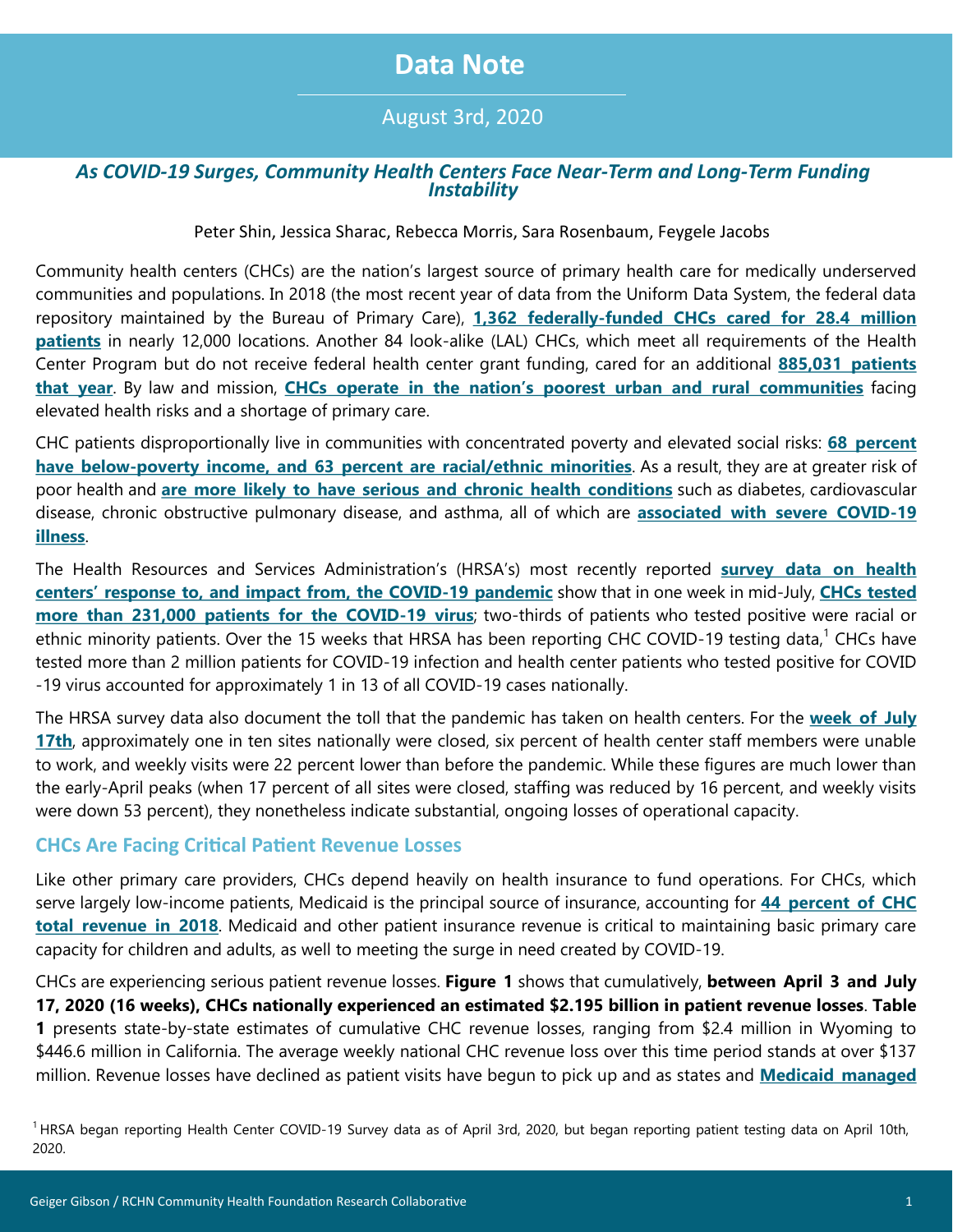**[care plans](https://www.commonwealthfund.org/blog/2020/states-are-using-medicaid-managed-care-address-covid-19-pandemic)**, whose primary care provider networks depend heavily on CHCs, appear to be moving toward advance payments such as monthly capitation in order to keep their networks afloat. Despite this, we estimate a **continuing, major patient revenue decline for the most recent week of \$83 million** (**Figure 1**).

# Figure 1. National Community Health Center Estimated Weekly and **Cumulative Patient Revenue Losses over 16 Weeks, April-July 2020**



Note: Weekly patient revenue losses estimated based on the decline in weekly visits compared to pre-COVID-19 average weekly visits reported each week from the Health Center COVID-19 Survey and weekly patient revenue (total patient revenue reported for 2018 in the 2018 Uniform Data System, divided by 52). "National" includes federally-funded community health centers in the 50 states, DC, and U.S. territories/COFA states. Sources: Bureau of Primary Health Care (BPHC). (2020). Health Center COVID-19 Survey; BPHC. (2019). 2018 Uniform Data System Data. HRSA.

#### **Other Sources of Funding Are Essential to Offsetting Steep Patient Revenue Losses, But They Are Inadequate and Their Future is Uncertain**

Under Congressional COVID-19 relief funding legislation, CHCs have five principal sources of revenue to turn to in order to stem the effects of revenue losses:

- **The Paycheck Protection Program (PPP)**, which provided time-limited operational funding for employers, including nonprofit health care providers. The **[National Association of Community Health Centers \(NACHC\)](https://www.nachc.org/wp-content/uploads/2020/07/Health-Centers-and-PPP-Loans-Final.pdf)  [reports](https://www.nachc.org/wp-content/uploads/2020/07/Health-Centers-and-PPP-Loans-Final.pdf)** that as of June 15th, 87 percent of CHCs received a total of \$2.5 billion in PPP loans, with an average loan of \$2 million per health center (\$1.6 million for rural CHCs on average, and \$2.3 million for urban CHCs on average). In 2018, health centers reported **[total accrued costs of \\$28.1 billion](https://bphc.hrsa.gov/uds/datacenter.aspx)**; with an average yearly cost of \$20.6 million per health center. **This average PPP loan of \$2 million will allow the typical CHC to operate just over one month**. **[NACHC also reports](https://www.nachc.org/wp-content/uploads/2020/07/Health-Center-Success-in-Obtaining-Paycheck-Protection-Loans-6-15-20.pdf)** that 94 of the nation's largest CHCs were disqualified. While this is a relatively small number, these very large, multi-state CHCs care for **[approximately three in ten CHC patients](https://www.healthaffairs.org/do/10.1377/hblog20200409.175784/full/?fbclid=IwAR2_LjJDq_oL3MU8WiDR6kDLElie58c1kSc9KY6l0_SODmAthI582KLEMV0)  [nationally](https://www.healthaffairs.org/do/10.1377/hblog20200409.175784/full/?fbclid=IwAR2_LjJDq_oL3MU8WiDR6kDLElie58c1kSc9KY6l0_SODmAthI582KLEMV0)**. Larger health centers may be eligible for the CARES Act's Main Street Lending Program since **[the](https://www.latimes.com/business/story/2020-07-18/fed-nonprofit)  [program's eligibility was recently expanded to include non](https://www.latimes.com/business/story/2020-07-18/fed-nonprofit)-profit organizations**. However, **[unlike PPP](https://www.nachc.org/wp-content/uploads/2020/04/Grants-loans-other-fin-optns-durg-COVID-as-of-4-15-2020.pdf)  [loans, these loans are not forgivable](https://www.nachc.org/wp-content/uploads/2020/04/Grants-loans-other-fin-optns-durg-COVID-as-of-4-15-2020.pdf)**.
- **The HHS Provider Relief Fund** was initially funded at \$175 billion and was **[recently expanded by another \\$4](https://www.hhs.gov/about/news/2020/07/10/hhs-announces-over-4-billion-in-additional-relief-payments-to-providers-impacted-by-coronavirus-pandemic.html)**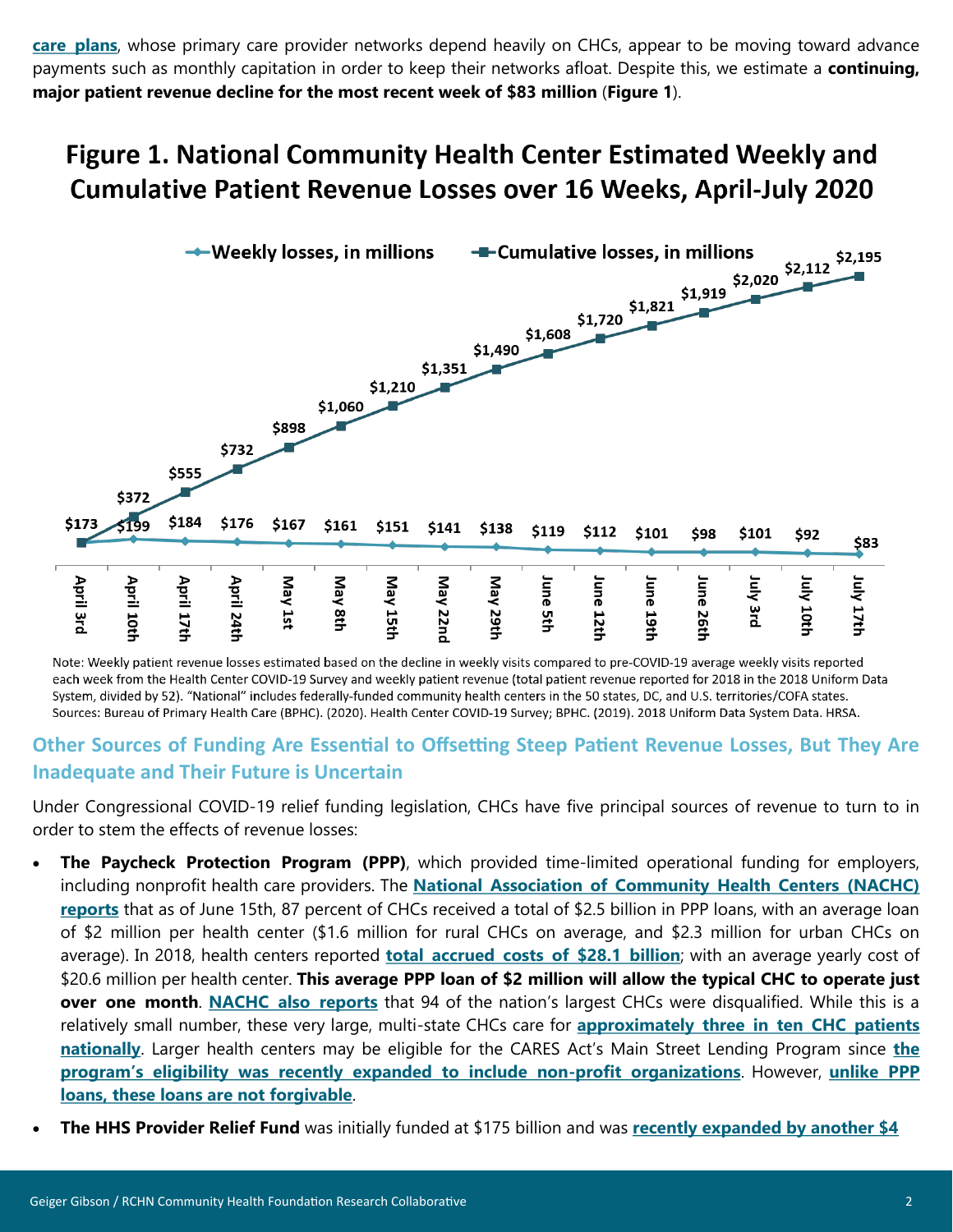**[billion, but only for targeted hospital funding](https://www.hhs.gov/about/news/2020/07/10/hhs-announces-over-4-billion-in-additional-relief-payments-to-providers-impacted-by-coronavirus-pandemic.html)**. The provider-specific data available for this Fund are incomplete, and it is therefore not possible to reliably know how much funding is flowing to CHCs. There is reason to believe, however, that CHCs are able to draw only limited support from the Fund. First, the entire special Fund for highly dependent Medicaid providers is **capped at \$15 billion**. Second, providers that qualify for funding through the General Distribution Fund (those serving Medicare beneficiaries, which includes CHCs) are disqualified from obtaining additional funds through the targeted Medicaid fund, no matter how limited their General Fund draw. Indeed, **[CHCs are excluded](https://www.hhs.gov/sites/default/files/medicaid-provider-distribution-instructions.pdf?language=es) from the Medicaid Fund** even if they are simply eligible for General Fund revenue. Nearly all CHCs serve Medicare beneficiaries, thereby disqualifying them from the Medicaid fund. Third, although the Provider Fund data are incomplete, it is possible to see how some CHCs are faring under the General Fund recipient list, and the amounts are shockingly low. For example, **[Camuy Health](https://bphc.hrsa.gov/uds/datacenter.aspx?q=d&bid=020910&state=PR&year=2018)  [Services in Puerto Rico, which served 15,350 patients](https://bphc.hrsa.gov/uds/datacenter.aspx?q=d&bid=020910&state=PR&year=2018)** in one of the Commonwealth's poorest communities, has received **\$283 in General Fund assistance**. Wesley Community Health Center in Phoenix, Arizona, and El Centro de Corazon in Houston, Texas – both located in COVID-19 epicenters – have **received \$1,405 and \$1,497 in General Fund Assistance**, respectively.

- **The HRSA Uninsured Claims Fund**, separate from the Provider Relief Fund, offers potentially a third source of funding. The HRSA Uninsured Claims Fund operates with a \$2 billion allocation for the entire nation. Data available from the Uninsured Claims Fund are also incomplete, and it is not possible to know reliably how much support is flowing to CHCs for their uninsured patients. As with the Provider Relief Fund, the payments that do show up on the list are shockingly low. For example, El Centro De Corazon in Houston, operating in a **[state in](https://www.kff.org/other/state-indicator/total-population/?currentTimeframe=0&sortModel=%7B%22colId%22:%22Uninsured%22,%22sort%22:%22desc%22%7D)  [which approximately 1 in 5 residents is uninsured](https://www.kff.org/other/state-indicator/total-population/?currentTimeframe=0&sortModel=%7B%22colId%22:%22Uninsured%22,%22sort%22:%22desc%22%7D)** and whose patients were overwhelmingly uninsured (**[57](https://bphc.hrsa.gov/uds/datacenter.aspx?q=d&bid=0614370&state=TX&year=2018)  [percent in 2018](https://bphc.hrsa.gov/uds/datacenter.aspx?q=d&bid=0614370&state=TX&year=2018)**), reports paid claims from the Uninsured Claims Fund of **\$2,057**. Refuah Health Center, which serves a medically underserved, low-income religious minority community **[of more than 68,000 patients](https://bphc.hrsa.gov/uds/datacenter.aspx?q=d&bid=027260&state=NY&year=2018)** just outside of New York City in Rockland County, New York, has received **\$50**. Despite serving more than 100,000 patients, **[Unity Health Care in Washington, D.C.](change%20link%20to%20https:/bphc.hrsa.gov/uds/datacenter.aspx?q=d&bid=037020&state=DC)** has received only **\$1,086** in uninsured claims payments.
- **Supplemental COVID-19 grants**. In addition to general grant funding, Congress has appropriated a total of \$1.999 billion in additional targeted COVID-19 grants for federally-funded CHCs over three separate emergency measures (**[COVID-19 \(H8C\) grants](https://bphc.hrsa.gov/program-opportunities/coronavirus-disease-2019)**, **[CARES \(H8D\) grants](https://bphc.hrsa.gov/program-opportunities/cares-supplemental-funding)**, and **[ECT \(H8E\) grants](https://bphc.hrsa.gov/program-opportunities/expanding-capacity-coronavirus-testing-supplemental-funding)**) to support health centers' response to the COVID-19 pandemic. HRSA also recently awarded **[\\$17 million to LAL health centers](https://www.hhs.gov/about/news/2020/07/09/hhs-awards-more-than-21-million-to-support-health-centers-covid-19-response.html)** to expand their testing capacity. Grants can be used to support COVID-19 testing and treatment and maintain overall capacity. **However, the total COVID-19 appropriation of \$1.999 billion translates into an average \$1.47 million in supplemental funding per federally-funded CHC grantee, less than would be required to keep an average CHC running for a month**.
- **Federal CHC general operating grant**. As noted, federally-funded CHCs receive general operating grants through Section 330 of the Public Health Service Act. Section 330 funds consist of the Community Health Center Fund (CHCF), originally authorized under the Affordable Care Act, and annual discretionary appropriations. CHC Section 330 grant funds account for about **[17 percent of total revenue](https://www.rchnfoundation.org/?p=8436)**; **[for FY2019](http://files.kff.org/attachment/Issue-Brief-Community-Health-Center-Financing-The-Role-of-Medicaid-and-Section-330-Grant-Funding-Explained)**, Section 330 grant funding totaled \$5.6 billion, with over 70 percent (\$4 billion) from the CHCF and \$1.6 billion from annual appropriations. This **[Fund is set to expire](https://www.nejm.org/doi/full/10.1056/NEJMp2020576)** at the end of November 2020.

#### **Meeting the Needs of the Nation's Hardest-Hit Communities**

As patient revenue continues to lag, and as the added costs of mounting an effective COVID-19 response in the nation's poorest communities continue to soar, additional short-term and long-term revenue emerge as critical to sustaining both core and expanded CHC operations. Chief among these needs are:

- Ensuring that the Paycheck Protection Program, when extended, is open to all CHCs.
- An additional infusion of targeted supplemental funding to support the CHC COVID-19 response and to enable CHCs to make critically important operational changes such as adding service sites, mobile services, patient